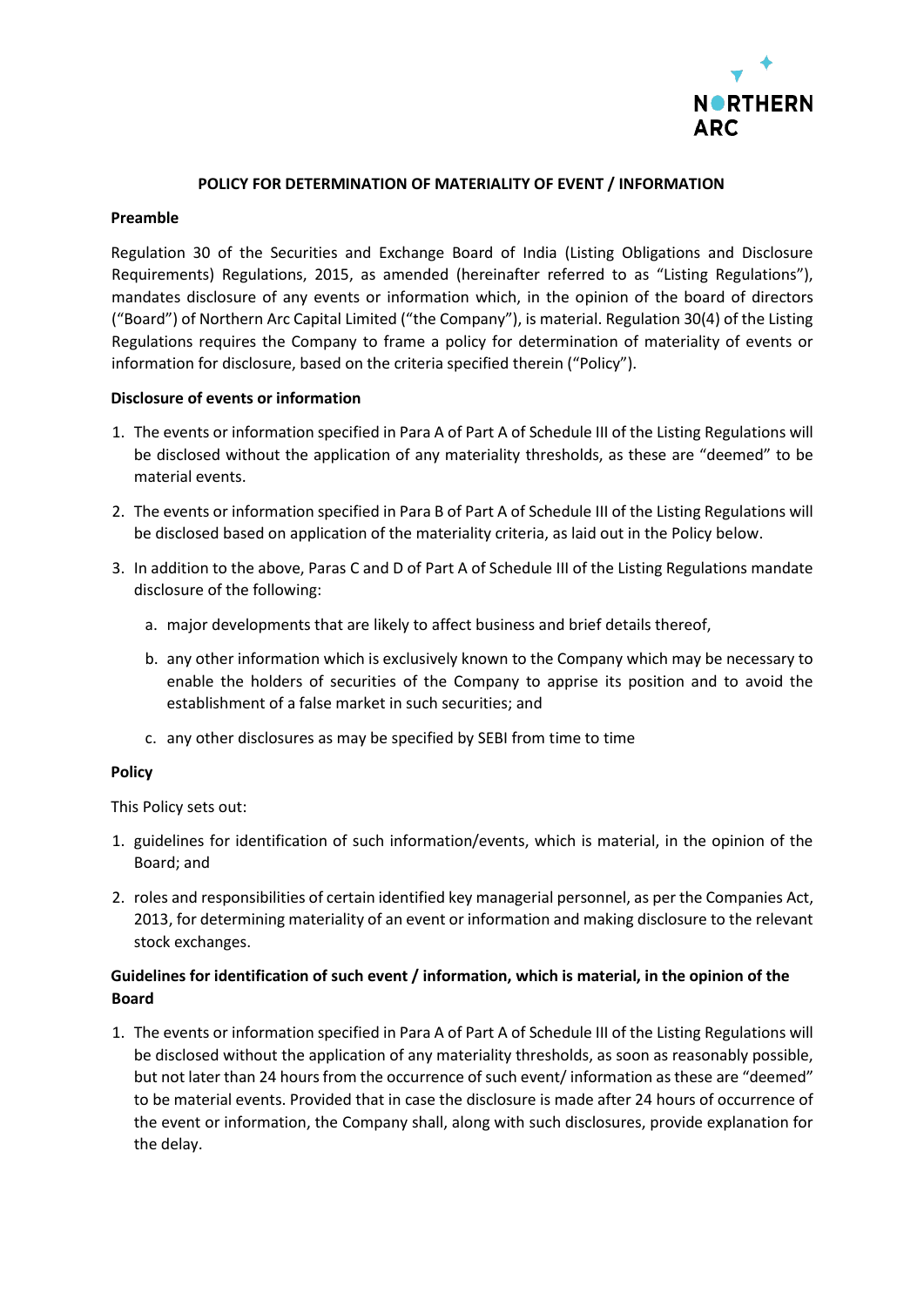

The events/ information as set out in Para B of Part A of Schedule III of the Listing Regulations, will be disclosed to the relevant stock exchanges, as soon as reasonably possible, but not later than 24 hours from the occurrence of such event/ information, if the estimated impact of such event/ information exceeds 10% of Total Revenue or 10% of the total net worth, whichever is lower, Total Revenue/ net worth shall be based on the latest audited Consolidated annual financial statements of the Company for the previous year. Options to acquire securities of the company including through any ESOP/ESPS Scheme' shall be considered as a material event for disclosure if it exceeds 2% of the post issue equity capital of the Company.

Provided that in case the disclosure is made after 24 hours of occurrence of the event or information, the Company shall, along with such disclosures, provide explanation for the delay.

- 2. In the event the materiality threshold indicated above cannot be applied to a particular event and/or information, the Company shall assess materiality based on the following criteria: a. the omission of disclosure of a particular event or information is likely to result in discontinuity or alteration of event or information already available publicly; b. the omission of disclosure of a particular event or information is likely to result in significant market reaction if the said omission came to light at a later date; or c. In case the criteria specified in sub-clauses (a) and (b) are not applicable, an event/information may be treated as being material if, in the opinion of the Board, the event / information is considered material.
- 3. Any other information/event, viz. major development that is likely to affect business, any change of accounting policy that may have a significant impact on the accounts, and any other information which is exclusively known to the Company, which may be necessary to enable the holders of securities of the Company to appraise its position and to avoid the establishment of a false market in such securities.
- 4. Any information/ events with respect to subsidiary of the Company which are material for the Company, shall also be disclosed to the relevant stock exchanges.
- 5. It is clarified that as regard any event / information, only such impact which is direct and perceivable, and not remote, shall be considered. In addition to the above, the Company may make voluntary disclosures of events/information, as may be specified by the Board or by SEBI from time to time.
- 6. Further, the Company shall, with respect to disclosures referred to in this Policy, make disclosures updating material developments on a regular basis, till such time the event is resolved/closed, with relevant explanations.

# **Roles and responsibilities of key managerial personnel for determining materiality of an event or information and making disclosure to stock exchanges:**

In terms of the Listing Regulations, the Board has authorised the following key managerial personnel of the Company (in terms of the Companies Act, 2013), i.e. the Managing Director and Chief Executive Officer, Deputy Chief Executive Officer, Chief Operating Officer, Chief Financial Officer and the Company Secretary as the "Authorised Persons" for the purposes of determining materiality of an event or information as per the guidelines contained under this Policy and the Listing Regulations, and for the purposes of disclosing such event / information to the relevant stock exchanges. The contact details of the Authorised Persons shall be disclosed to the relevant stock exchanges and as well as on the Company's website.